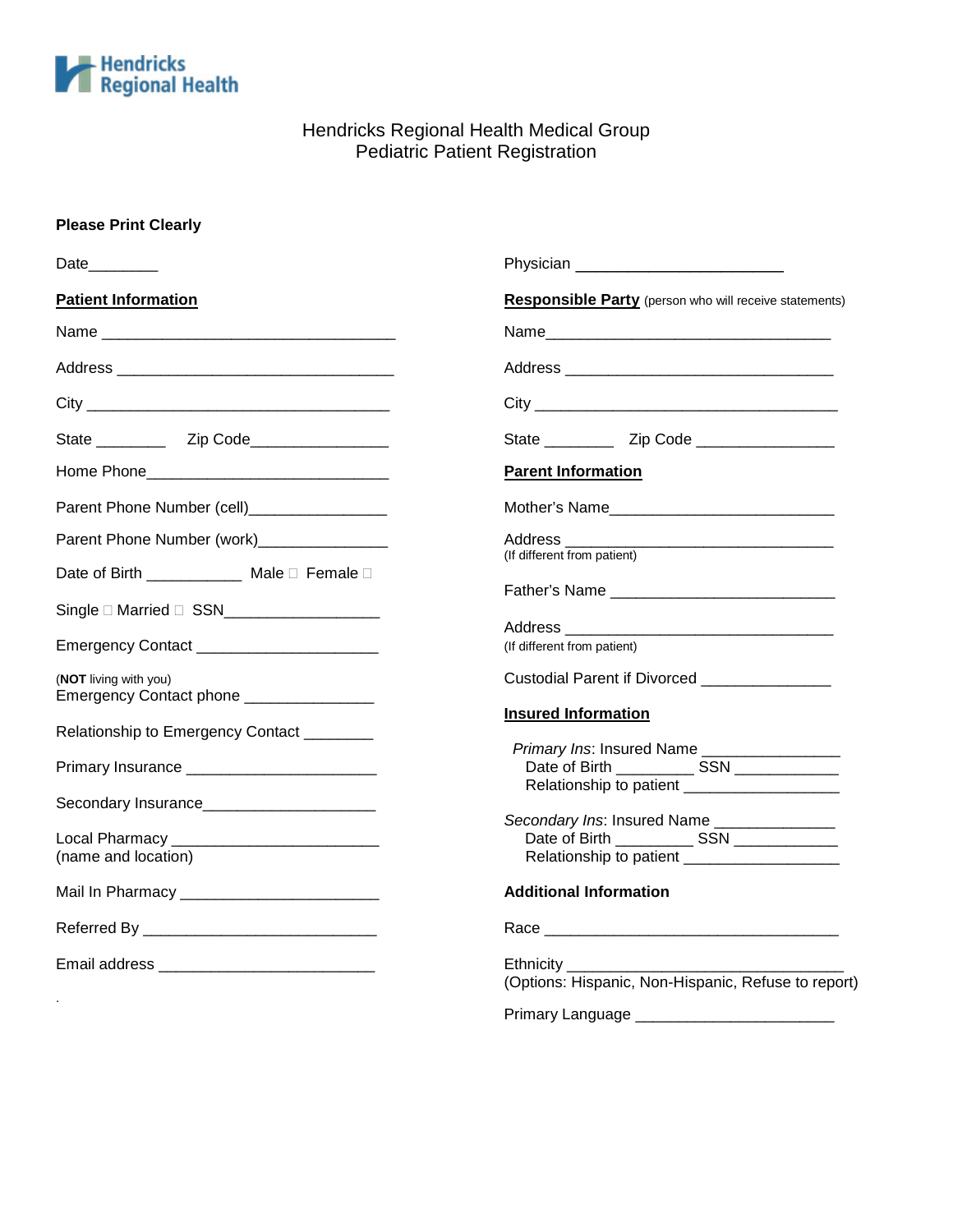

### **Consent to Treat**

I, the undersigned, as the patient or his/her authorized representative, hereby consent to treatment by the physicians and staff of the Hendricks Regional Health Medical Group. I further authorize such medical services on any subsequent visits. I have the right to revoke this consent at any time by communicating such decision in writing.

#### **Authorization to Release Information and Pay Benefits**

I hereby authorize Hendricks Regional Health physicians, agents and employees to release to my insurance carrier or third party payers a copy of my medical records in connection with Workmen's Compensation or to release my medical records to others responsible for insurance claims and investigations

I further authorize my insurance company to pay directly to Hendricks Regional Health all payments for medical services rendered.

#### **Guarantee of Accounts**

I agree that I am financially responsible for any charges not covered by my insurance. I shall also be responsible for all reasonable costs of the collection of this account, including but not limited, client collection fees, collection agency fees, late fees, rebilling charges, interest, reasonable attorney fees and court costs on any outstanding balances. I understand I may be contacted by mail, e-mail, text messaging or any phone number associated with this account by Hendricks Regional Health and/or their agents in an effort to collect payment on my accounts. This may include the use of prerecorded/artificial voice messages and/or use of an automatic dialing device, as applicable.

### **Notice of Privacy Practices and Office Policies**

I was offered a copy of the Hendricks Regional Health Notice of Privacy Practices and the office policy.

# **Individuals Who Can Consent for Treatment**

\_\_\_\_\_\_\_\_\_\_\_\_\_\_\_\_\_\_\_\_\_\_\_\_\_\_\_\_\_\_\_

I, the undersigned parent or legal guardian of the patient named above further authorize that the individual(s) named below may also consent to treatment at future visits if I am unavailable. I have the right to revoke this approval at any time by communicating this decision in writing. Any person not included on this list will not be authorized to consent for treatment.

**\*\*Stepparents must be listed below in order for the physician to provide treatment. \*\*If you have a teen that will be driving themselves, please indicate their name below. \*\*If you are the mother or father signing, please list other parent's name below**.

|                                                                                                                                                                                                                                                                                                                        | Relationship ______________________ |      |
|------------------------------------------------------------------------------------------------------------------------------------------------------------------------------------------------------------------------------------------------------------------------------------------------------------------------|-------------------------------------|------|
| 2. $\frac{1}{2}$ $\frac{1}{2}$ $\frac{1}{2}$ $\frac{1}{2}$ $\frac{1}{2}$ $\frac{1}{2}$ $\frac{1}{2}$ $\frac{1}{2}$ $\frac{1}{2}$ $\frac{1}{2}$ $\frac{1}{2}$ $\frac{1}{2}$ $\frac{1}{2}$ $\frac{1}{2}$ $\frac{1}{2}$ $\frac{1}{2}$ $\frac{1}{2}$ $\frac{1}{2}$ $\frac{1}{2}$ $\frac{1}{2}$ $\frac{1}{2}$ $\frac{1}{2}$ | Relationship ______________________ |      |
| $3.$ $\overline{\phantom{a}}$                                                                                                                                                                                                                                                                                          |                                     |      |
|                                                                                                                                                                                                                                                                                                                        |                                     |      |
| Patient or Legal Guardian Signature                                                                                                                                                                                                                                                                                    | <b>Relationship to Patient</b>      | Date |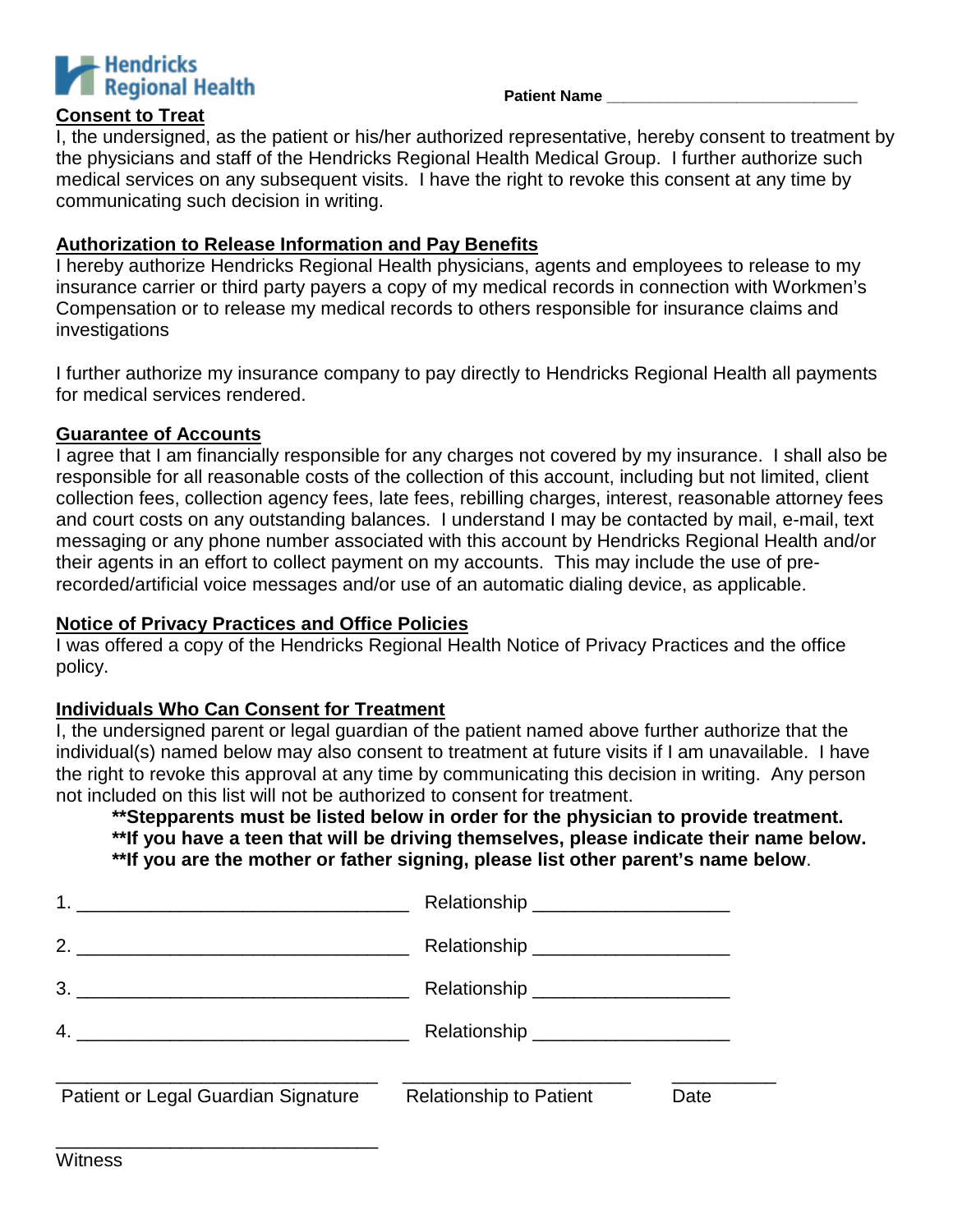

Patient Printed Name \_\_\_\_\_\_\_\_\_\_\_\_\_\_\_\_\_\_\_\_\_\_\_\_\_\_\_\_\_\_\_\_\_\_\_ Date of Birth \_\_\_\_\_\_\_\_\_

At Hendricks Regional Health we take the privacy of your health information seriously. We will not release a patient's health information outside of the allowed exceptions spelled out in our Notice of Privacy Practices without your verbal or written permission.

This form gives you the opportunity to tell us who we can speak to regarding your health information. You are not required to list anyone and you can change who we are permitted speak to at any time by completing a new form.

I authorize Hendricks Regional Health Medical Group physicians and/or staff to speak to the individuals listed below regarding my health and billing information. I understand that I can revoke this authorization at any time by completing a new form.

| Name      |  | Relationship |  |  |
|-----------|--|--------------|--|--|
|           |  |              |  |  |
|           |  |              |  |  |
|           |  |              |  |  |
|           |  |              |  |  |
| Signature |  | Date         |  |  |
| Witness   |  |              |  |  |